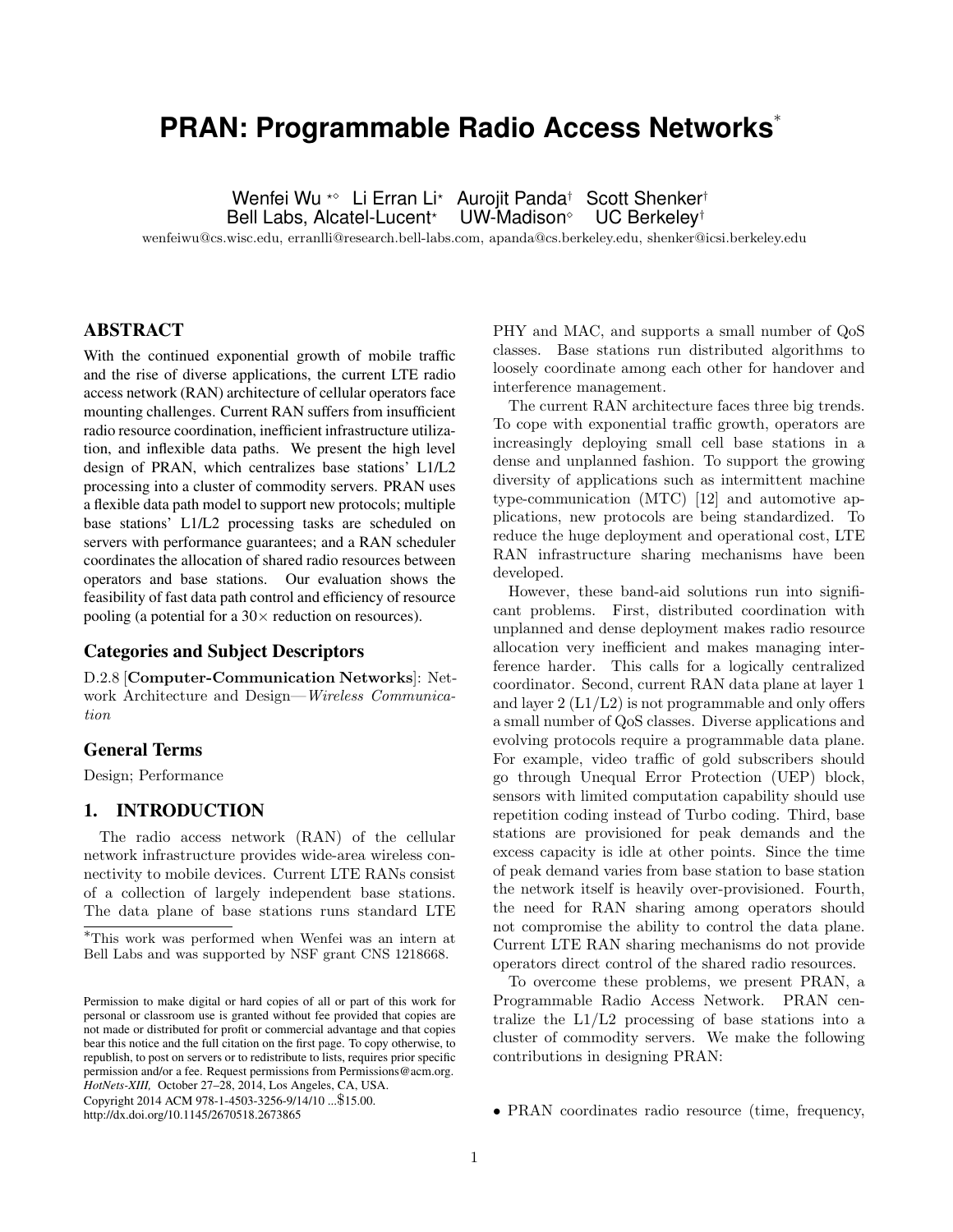location) usage among operators and enables each operator to flexibly control its radio resources.

- PRAN offers unprecedented programmability to configure different data paths for each operator or each application, so that protocols can be easily upgraded and replaced.
- PRAN enables dynamic computational resources sharing and scheduling among base stations' processing so as to increase the utilization of the infrastructure.
- Based on real traces of more than 3000 base stations from a national cellular operator, our initial evaluation shows PRAN reduces CPU requirements by a factor of 30.

## 2. PRAN OVERVIEW

We design the PRAN architecture to satisfy the new requirements facing current RANs, then we present PRAN's use cases. We finally address its implementation challenges.

## 2.1 PRAN Architecture



Figure 1: PRAN Architecture

PRAN's hardware infrastructure consists of remote radio heads (RRHs) distributed in a region, centralized commodity servers with DSP accelerators and highspeed interconnects between RRHs and servers. A RRH has antennas and analog components that convert received radio signals into digital samples (I and Q) in the uplink and turn received digital samples into analog signals and transmits them over the air in the downlink. The high-speed interconnects can be fibers or microwaves connecting RRHs with the cluster of commodity severs. The commodity servers perform L1/L2 and other data processing in the RAN.

PRAN has 4 planes: a radio plane, a data plane, a control plane and a management plane. The radio plane isolates radio resources among different operators. The data plane includes data paths of UEs' data streams (a stream of bits processed by L1/L2 such as transport block in MAC, code block in PHY, I and Q samples after modulation), and there can be multiple data paths in the data plane (e.g. different modulation

schemes, MIMO or not). The control plane configures the data plane and directs each data stream through one of the available data paths according to the environment (e.g. channel condition) or an operator's policy (e.g. middleboxes, application types). Each base station's data plane and control plane are packed as a task; the management plane assigns computational resources (e.g. CPU cores) to tasks.

## 2.2 Use Cases

We present a few use cases for how one could use PRAN to solve problems in current cellular network deployments.

New PHY/MAC. PRAN's modular design makes it easy to introduce new PHY and MAC protocols in the data plane or control plane. For example, for the data plane, an operator can reconfigure the symbol length, frame structure and physical channels. For the control plane, an operator can reconfigure the scheduling algorithm to support cross-carrier scheduling. Cross-carrier scheduling enables one carrier to schedule transmissions of another carrier. Operators can also introduce new interference management algorithms.

Flexible Data Paths. PRAN offers per-flow customization of data paths. For example, video traffic uses Unequal Error Protection in the physical layer and subject to video transcoding if there is congestion. Voice traffic is scheduled by the semi-persistent scheduler instead of the dynamic scheduler. Voice traffic may go through the echo cancellation function depending on the measured channel quality. Voice traffic header must be compressed.

Flexible RAN Sharing. Current LTE RAN sharing is controlled by a single entity. In PRAN, each operator can have a RAN scheduler to directly control the radio resources of its own slice so as to schedule transmissions and manage interference.

#### 2.3 Challenges and Solution Overview

To realize a programmable RAN, we face several challenges. We leverage properties of L1/L2 functions to design effective solutions.

Challenge 1: Satisfy Time Constraint. In a RAN, many data operations in L1/L2 have very strict time constraints. For example, a transport block (a sequence of bits from MAC layer to PHY layer) of a subframe must be processed within the subframe's duration (1ms in LTE), otherwise data will be backlogged in the MAC layer; a received transport block must be acknowledged within a certain time interval (4ms in LTE), otherwise the sender would regard that block as lost and retransmit it. It is challenging to meet deadline requirements if multiple UEs are processed in parallel and many L1/L2 functions are performed in software.

Solution: While predicting the time needed to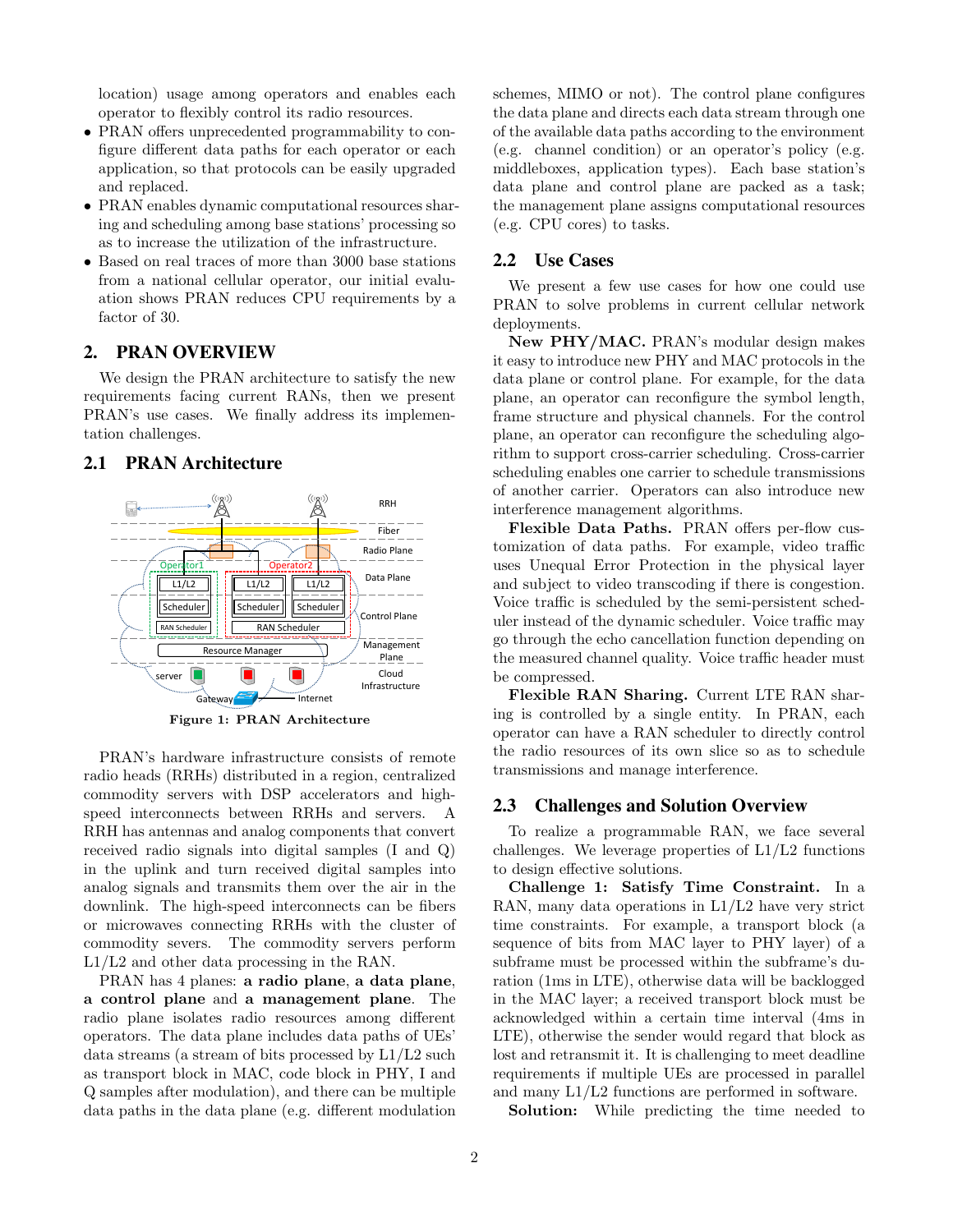compute a function is hard in general systems, most processing operations in L1/L2 take time proportional to length of the input and are independent of the exact input (e.g. turbo coding, FFT). Therefore we can easily predict the processing time needed to process particular input. In a RAN, downlink and uplink data transmissions are scheduled ahead of time and the resource requirements are predictable, we can allocate computation resources to the processing operations to satisfy a given deadline. As a further optimization, servers can have DSP chips installed, so some data processing (e.g. turbo coding, FFT) can be offloaded to hardware reducing processing time.

Challenge 2: Handle Bursty Traffic. Computational resources (servers) are shared by base stations, and downlink and uplink data transmissions are scheduled at the subframe granularity (1 ms in LTE). When bursty traffic comes, it is hard to reallocate computational resources to busy base stations at fine granularity [10]. This is because the transport blocks and the state needed have to be sent to other servers. This overhead is not negligible [15, 5, 17].

Solution: Adapting to traffic patterns, we try to make the optimal tradeoff between the amount of dedicated resources and shared resources to minimize the total computational resources needed. Different UE's L1/L2 data block processing can be performed independently. Offloading at the granularity of per UE per data block makes it easier to use dynamic resources to meet deadline requirements.

Challenge 3: Provide Programmability. RANs should support the need for rapid change of L1/L2 functions and per operator customization of data paths.

Solution: PRAN modularizes  $L1/L2$  processing into blocks which are used to implement basic processing. PRAN provides mechanisms for operators to program and implement their own processing blocks. Operators are required to provide both the code and timing constraints for these blocks, the timing constraints can then be used by a scheduler to drive processing. Further, we envision providing a compiler that is capable of targeting multiple backends (i.e., x86, DSPs, FPGAs, etc.) and can use this compiler to allow the scheduler to place processing blocks on a variety of hardware[6, 11, 19, 18].

#### 3. PRAN PLANES

In PRAN, the radio plane enables the radio resource sharing among operators; To achieve flexible control, the control plane of L1/L2 processing tasks is decoupled from the data plane; and the management plane assigns computational resources to the base station processing so as to provide performance guarantee.

## 3.1 Radio Plane

Our radio plane ensures isolation of radio resources among different operators applying the technique in RadioVisor [9]. Our radio plane enables each operator to flexibly processing its data plane. In particular, each operator controls its own match-action table at the radio slicing tier. The radio slicing tier performs iFFT and demaps the I and Q samples of resource blocks to their relevant operators. An operator can match on RRH, one or more resource blocks and direct the I and Q samples to a specific server for further processing.

#### 3.2 Data Plane



Figure 2: Data Plane and Control Plane (PHY)

LTE link layer has three sublayers: packet data convergence protocol (PDCP), radio link control (RLC) and media access control (MAC). When a data stream traverses L1/L2, it is transformed multiple times. The data streams are segmented into fixed sized data blocks. These data blocks are called transport blocks in MAC, code blocks in PHY. In the downlink, an IP packet experiences header compression in PDCP, segmentation in RLC, coding, scrambling and modulation in PHY; in the uplink, the transformation is reversed. PRAN attaches meta data to each block. In meta data, some properties of a block are attached (e.g. UE ID, subframe number). These meta data fields are used to select specific data path.

A base station's data plane is abstracted as a directed graph composed of decision blocks and processing blocks. Note that, unlike OpenRadio [3], the graph can be cyclic. For example, if successive interference cancellation is used, there will be a cycle in the graph. Suppose there are two transmissions in the received I and Q samples. Once one stream is decoded. Its effect is subtracted from the original I and Q samples, and the resulting I and Q samples (together with the decoded bits) are routed to the start of the decoding pipeline. The cycle traversal will terminate when all the component data streams are processed.

Processing blocks: A processing block is usually single-in-single-out with data streams traversing it, and it implements a simple functionality in L1/L2. A processing block can also attach properties to the data blocks it processes. A processing block may need configurations from the control plane; and they can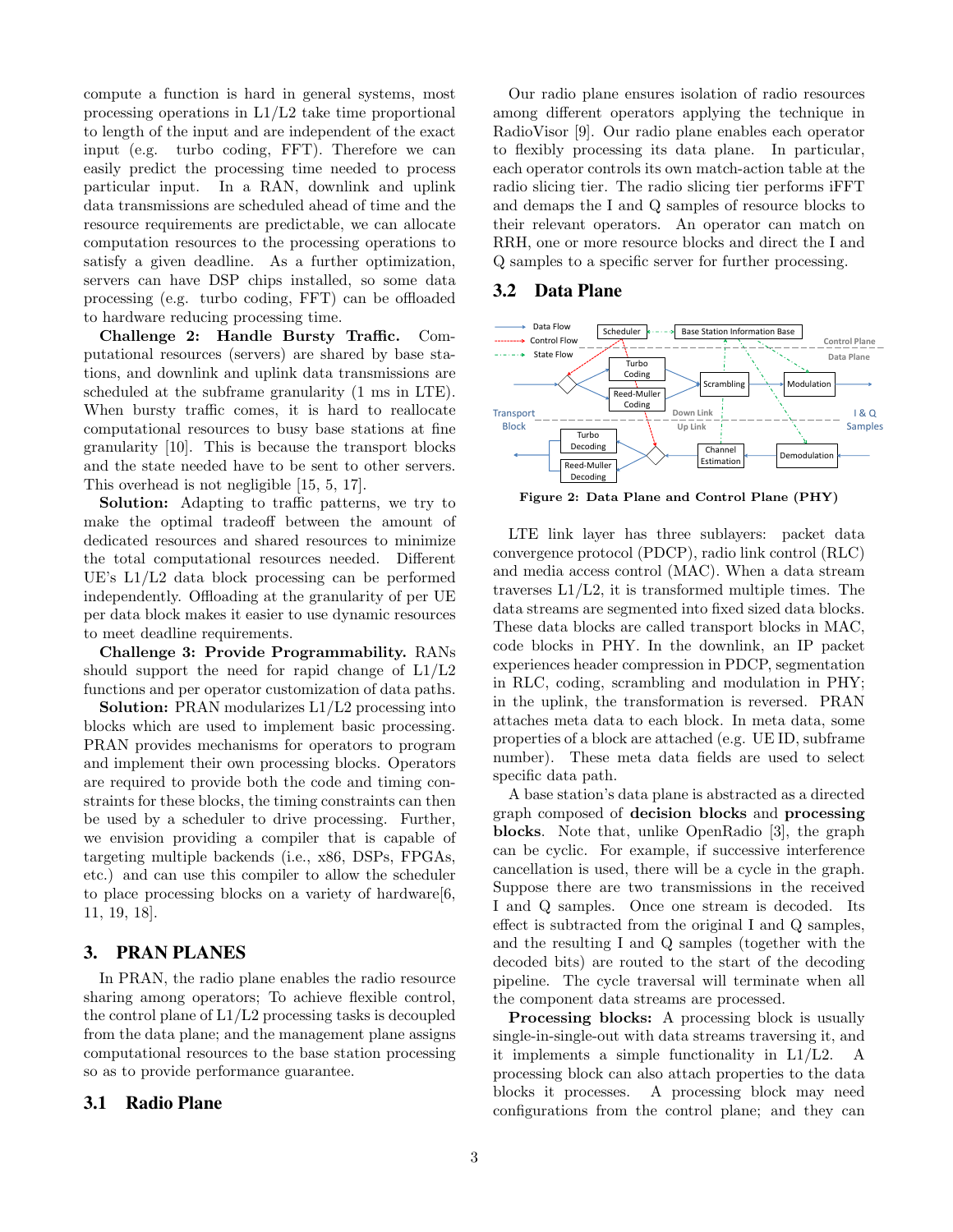also write to base station information base (BIB) in the control plane (more on BIB in control plane section).

Decision blocks: A decision block usually has one or more inputs and multiple outputs to different processing blocks. A decision block has a table of matchaction rules. The match field of a rule is properties of the input data blocks, and the action field is one or more of the output ports. Some ports connect to upper or lower layer. Some ports connect to processing blocks. Some ports are NULL ports (data blocks will be dropped, e.g. missed deadline). The match field can use the meta data attached to data blocks. The decision block has a pipeline of reading meta data, matching meta data, and taking action. Decision block is dumb and only accept configurations from the scheduler in the control plane.

State caching and invalidation: Processing and decision blocks cache the state information read from the control plane. The state information is tagged with its subframe number. When a processing or decision block processes a data block with the next subframe number, the old state will be invalidated and new state will be requested or configured by the control plane. This simple mechanism ensures consistent state.

Figure 2 is an example of control plane and PHY part of data plane. Turbo/Reed-muller coding/decoding are processing blocks which require no configuration; modulation/demodulation needs the configuration of current modulation and coding scheme (MCS) (i.e. the modulation and coding rate) from the control plane; channel estimation block writes the result to the control plane. A transport block's meta data contains the UE ID. The control plane decides the MCS that a UE should use, and writes the rules (UE ID as match and output port as action), so that the transport block is switched to its current coding/decoding processing block.

Reconfiguring Data Plane: The operator can also reconfigure the directed graph of the data plane. For example, it can dynamically insert a processing block, add the associated rules in the decision block and activate specific ports of the connected blocks.

#### 3.3 Control Plane

The control plane of a base station consists of a scheduler and a base station information base (BIB).

Information base: BIB is used to share information between the scheduler and the processing blocks in the data plane. BIB has three types of information: (1) cell (each base station has multiple cells) specific information such as cell ID, cell specific scrambling sequence, number of antennas, (2) UE specific information which contains static information such as UE capability, UE ID and dynamic information such as flow ID, MCS, application type, transmission mode (MIMO



or not), (3) network-wide configuration information such as frame length, size of control channel, etc. The union of BIBs are the RAN information base (RIB).

Lock free shared access of BIB: There are two writers: the scheduler and the channel estimation block. The scheduler writes to the BIB that are read by multiple processing or decision blocks. The scheduler will not initiate a subframe's processing pipeline before it finishes writing the BIB. Therefore, there is no need for locks for the shared access of BIB. The channel estimation block writes to the BIB. The scheduler reads the BIB only after it was notified that new channel estimation information is ready.

Each base station scheduler or the cooperative RAN scheduler has the logic to determine a UE flow's processing pipeline and configures the blocks in the data plane. As Shown in Figure 2, the scheduler decides and configures what modulation and coding rate to use per subframe (1 ms) based on channel state information reported by UEs.

In an LTE control plane, each base station scheduler basically implements the following logic:

- Setup per-flow data path.
- Receive channel condition estimation from UEs and determine their MCSs and transmission modes (e.g. MIMO or not).
- The RAN scheduler may make partial decisions on resource block (time and frequency) allocation in order to reduce interference.
- The base station scheduler assign resource blocks to UEs within the constraints made by the RAN scheduler.
- Schedule retransmission of failed data blocks (no acknowledgement or validation failure).

#### 3.4 Management Plane

A base station's control plane and data plane are packed as one base-station task. The management plane is in charge of allocating computational resources to these tasks. PRAN dedicates computational resources to each base-station task adaptively and periodically, and it also reserves a share resource pool. When a task receives bursty traffic whose processing requirement exceeds the current resource allocation, the task offloads computation onto a shared-pool of currently idle resources.

Predicting resource needed per subframe: L1/L2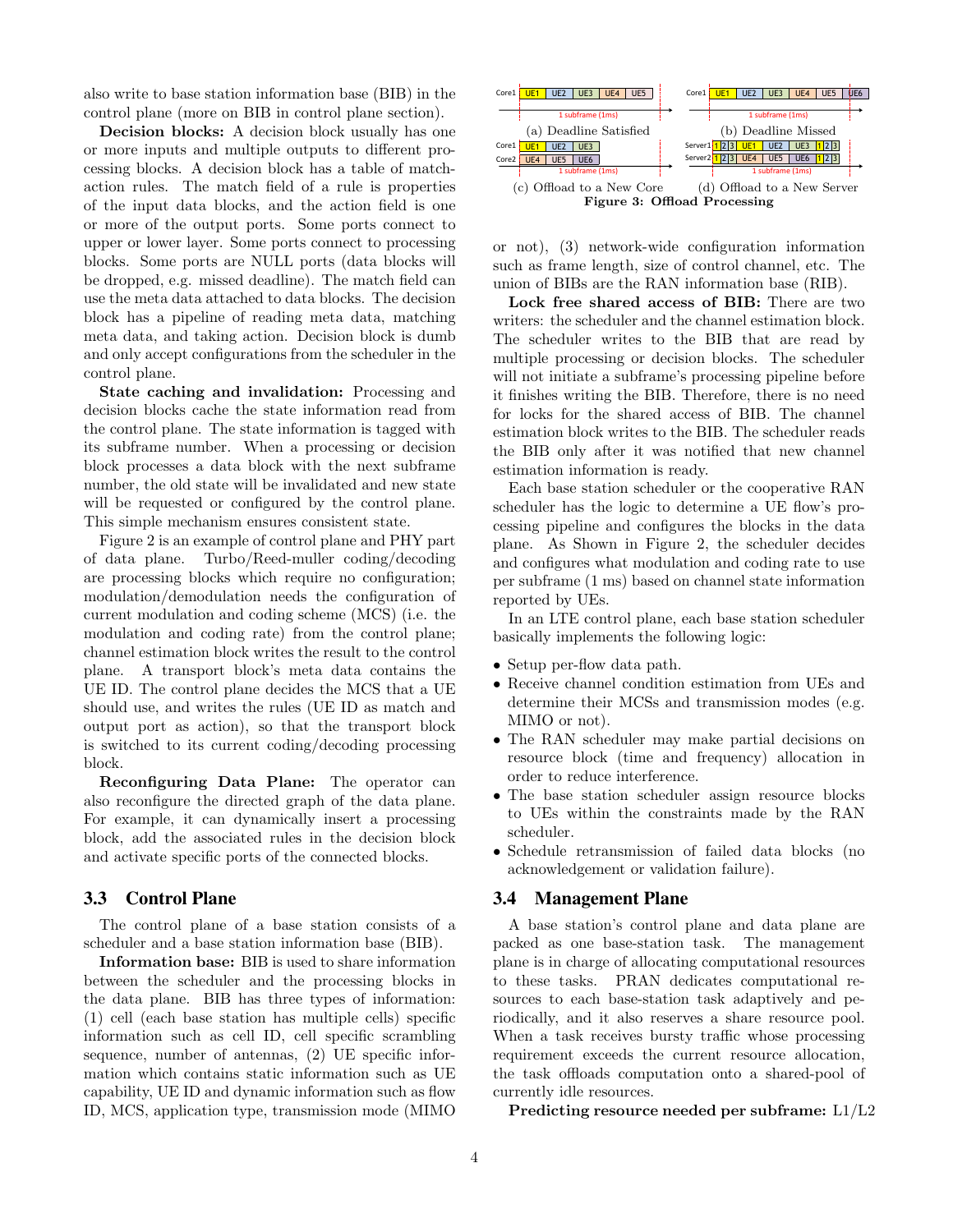processing has the following properties which helps us to propose a precise resource allocation.

- The data processing in L1/L2 is CPU bound. The number of CPU cycles that a task gets is the critical factor that determines its processing time. So we only consider CPU cores allocation.
- The data processing has fixed computation steps (e.g. FFT, turbo coding), so the processing time to transfer a data block is fixed and can be profiled.
- Radio resource blocks are scheduled and assigned to UEs. Therefore, the scheduler knows the resource requirement of a subframe before the data plane processing of the subframe starts.

We can predict the resource utilization of a base station in a subframe in terms of CPU cores. Assume a subframe lasts time  $T$ , if a data path takes  $t$  to process a data block in 1 subframe, that data path's resource requirement can be profiled as  $c = \frac{t}{T}$  CPU cores. In 1 subframe, if  $UE i$  of a base station requires  $c_i$  cores, then that base-station task requires at least  $C = \sum_{i=1}^{n} c_i$ cores. To obtain the actual number of cores needed, we use a simple greedy bin packing algorithm that leaves sufficient slack times at each core (to absorb variations of processing time). For example, in Figure  $3(a)$ , the total processing time of 5 UEs' data blocks is less than 1 subframe's length, this base-station task can be dedicated to 1 core; if a 6th UE joins (Figure 3(b)) and the total processing time exceeds the subframe length, there must be a UE suffering from missed deadline, so the base-station task needs at least 2 cores.

Although the resource requirement of each basestation task is predictable, it is not feasible to dynamically allocate resources for every subframe. The reason is that: when a base station task is reallocated to another server, the state migration consumes a significant amount of its subframe duration, and the remaining time is little for data processing. We propose to use historical data to reallocate resources periodically. For example, a base-station task should be given more resources during its daily peak hours; if in the past few periods, a base-station task always exceeds its dedicated resources, it should be assigned more dedicated resources in the next period.

Dynamic resource pooling: In the period between 2 resource allocation adjustments, a base-station task has a fixed amount of dedicated resources, so it is possible that traffic bursts happen and miss deadlines. We propose to reserve a shared resource pool for bursty traffic. The resource pool can be an idle core in each server, or a few idle servers. When a scheduler predicts that it would miss deadline based on current dedicated resources, it would offload a part of its workload to the shared resource pool. For example, the scheduler can start a new thread to use the idle core in its server (Figure  $3(c)$ ); or it can move data to an idle server and make that server process it (Figure  $3(d)$ ). In the latter case, the data movement overhead should also be considered. Based on traffic pattern and data movement overhead, we optimally allocate the amount of dedicated resources and reserve the shared resource pool so that the total resources required are minimized. The detailed algorithm is omitted due to space limitation.

### 3.5 Language and Interfaces

We envision a set of programming tools and interfaces designed to help operators utilize our design [13, 2]. These tools are designed to help address various concerns which we list below:

Compiling processing blocks: For programming processing blocks, we envision a compiler which can (a) target multiple backends including processors, DSP chips, etc. and (b) can create a performance profile for the processing block. The performance profile is then used by the scheduler when deciding how to schedule pieces of the data path.

Data path Linking: Given a set of processing blocks and decision blocks we provide a linker that combines the code and estimates resources needed to run the entire data path.

Common Functions: Many of the processing blocks are shared across multiple kinds of data paths, e.g., encoding and decoding functionality, etc, which are provided by a shared library and are optimized for a variety of hardware platforms.

Domain specific languages (DSL): Finally to aid operators we plan on providing a DSL to simplify the creation of processing and decision blocks, control plane and management interfaces to controllers. Developers write code that derives from processing and decision blocks. The compiler automatically generates relevant code for control and configuration. For example, developers can write V iterbi.insert(bef oreBlockID, af terBlockID) to insert the Viterbi processing block without worrying about the details of how the blocks are inserted.

## 4. EVALUATION

We modify OpenAirInterface [1] LTE implementation to restructure the downlink processing into our data plane blocks. We measure base station traces from a national cellular operator and estimate the resource requirements in sharing and dedicating modes. We also show the feasibility of data plane configuration and dynamic resource allocation. Our testbed consists of Dell T5500 servers connected via Ethernet, each with 8 cores and 16GB memory.

Necessity of resource pooling: We collect realworld base station bearer traces including MCS, UE ID, base station ID in the granularity of 1ms. There are more than 3300 base stations and 20 million records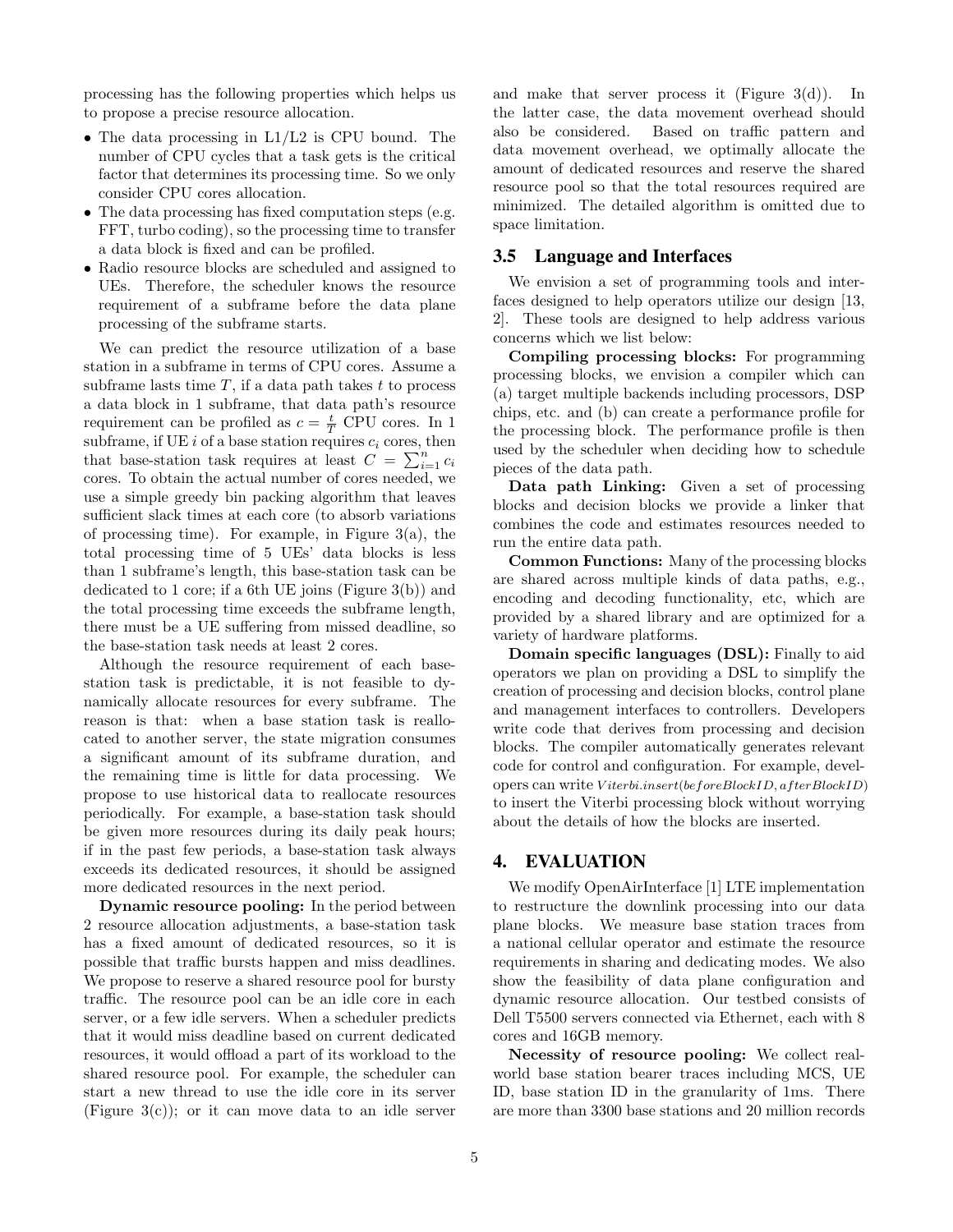

per minute. A base station is active in a subframe if it transmits downlink data to UEs or receives uplink data from UEs. Figure 4 is the distribution of active base stations every 1ms. We profile the resource utilization of a data path in terms of CPU cores. In the experiment, we guarantee  $P\%$  of each base station's subframes can be processed by the dedicated resource, and the remaining subframes processed by the resource pool. We find the max requirement on resource pool in the whole duration as the shared resource requirement. We vary P and draw the shared and dedicated resource utilization in Figure 5. When  $P = 0$ , the shared resource is 210 cores, which means all the base stations processing can actually be handled by 210 cores. When  $P = 1$ , the dedicated resource is 5972 cores, which indicate if each base station is provided resources for its peak-time workload, they need 5972 cores in total. In the cases in between, the more resources are dedicated, the less shared resources are needed; but dedicating resources are much less efficient than sharing one. There is a potential of  $30\times$  reduction on resources compared with peak allocation. As shown in Figure 4, in our traces, only 12% (400) base stations have data to transmit for more than 99% of subframes. Therefore,  $P = 0$  is optimal in terms of total resources used.

Control speed: We run a down-link processing pipeline, which includes turbo encoding, scrambling and OFDM modulation. The scheduler dynamically changes the encoding scheme (e.g. QPSK, 64QAM). We measure the speed of this state change. We put scheduler at different location and show the results in Figure 6. If the scheduler and the processing pipeline are run in different threads of the same process, the state change overhead is negligible, which is about 0.01us. If the scheduler and the processing pipe line are in the same server but different processes, they do inter-process communication which takes about 5us. If the scheduler and the processing pipeline are in different servers, network delay is introduced, which is about 23us.

Dynamic resource allocation validation: We still run the down-link processing of a base station (Figure 7). Initially, the base station is sending data to 4 UEs, in each subframe (1ms) the total processing time of all 4 UEs' data is about 800us, so the deadline is satisfied. After 1 frame (10ms), another 2 UEs join the RAN, the total processing time of 6 UE's data in 1 subframe is about 1200us, which misses the deadline. The scheduler start to use another core and 3 UEs' processing is dedicated to 1 core. The processing is in parallel, so the total completion time is reduced to about 700 us.

#### 5. RELATED WORK

Sora [14] and BigStation [16] demonstrates the feasibility of real time communication using commodity servers to implement WiFi PHY and MAC; MAC Processor [15] presents an API to control WiFi MAC layer using the abstraction of events, actions and conditions; SoftRAN [8] addressed the requirements for logically centralized control and management. However, they do not provide any mechanisms to dynamically reconfigure existing MAC/PHY data paths.

OpenRadio [3] discussed how to build programmable base stations, but these were limited by the hardware capabilities of particular DSPs. Furthermore, OpenRadio does not provide any mechanisms to satisfy timing constraints of software data paths.

RadioVisor [9] provides the algorithm to isolate PHY radio resources. It does not provide the software architecture for actual virtualization of software data paths.

CloudRAN [7, 20] statically associates each base station to a base band unit (BBU), is not programmable and does not provide centralized control. CloudIQ [4] showed that pooling resources can reduce the overall cost of a network, however it relied on statically allocating resources (rather than dynamically reallocating resources according to requirements).

# 6. CONCLUSION AND FUTURE WORK

With the rapid evolution towards an untethered and connected mobile world, radio access networks can no longer remain monolithic and inflexible. PRAN, a programmable radio access network architecture, can meet the changing requirements of RANs. We plan to fully implement our design and deploy in our PRAN testbed with RRHs and servers with DSP accelerators.

## 7. REFERENCES